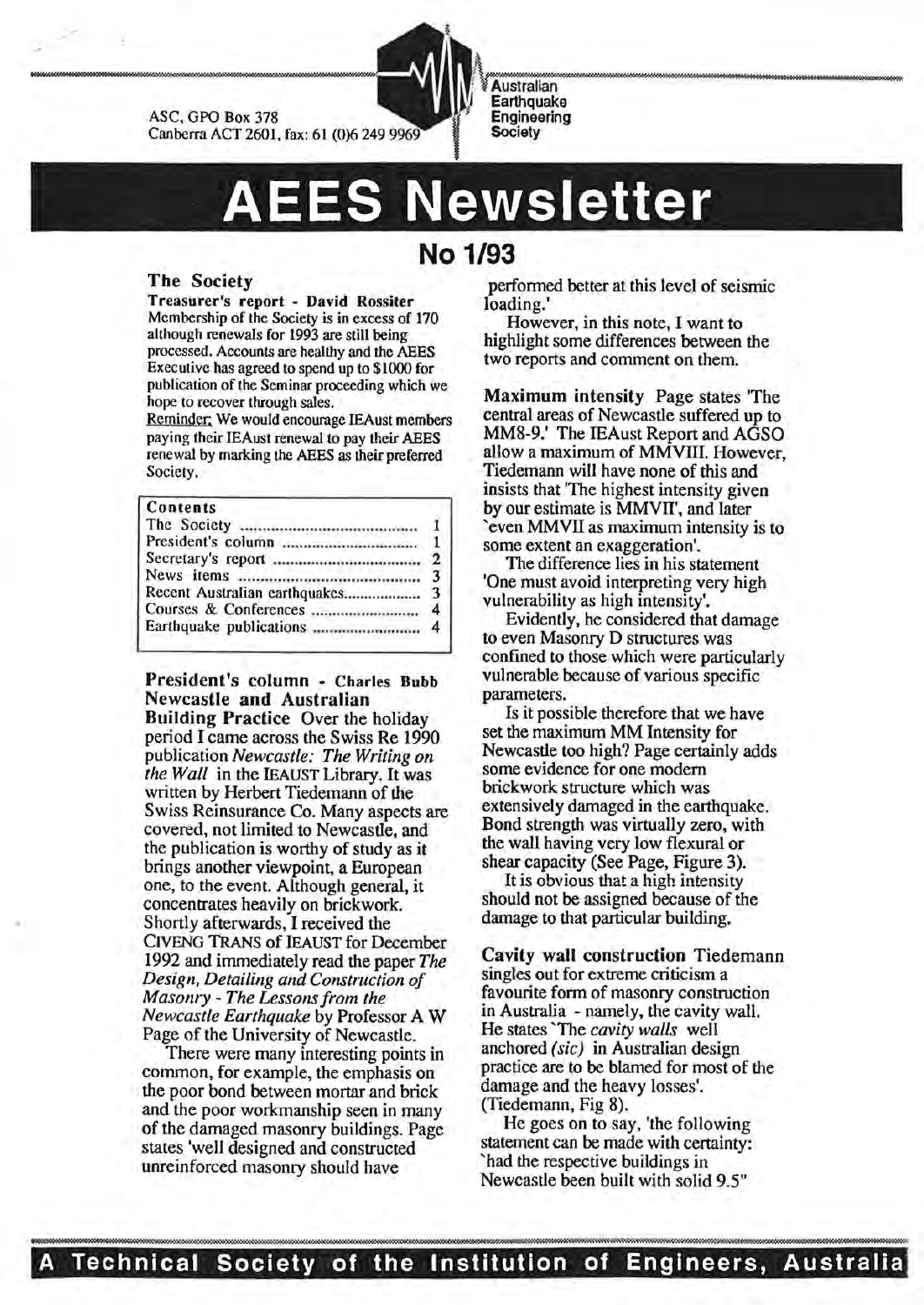brick walls, earthquake damage would have been negligible'. (In essence, he considers the cavity wall ties inadequate either immediately or eventually).

Now, Page does not rule out the use of cavity walls but, of course, states that the effective tying and support of masonry, both structural and nonstructural is essential. However, he does find there was "...blatant abuse of tying systems and other workmanship faults in 'engineered' and 'supervised' structures in Newcastle ... ". In general, he finds that 'in Newcastle bad practices in masonry construction have been widespread' and 'It is also reasonable to assume that similar practices occur in other parts of Australia'.

Page gives 8 important principal lessons for masonry learnt from the Newcastle disaster and hopes that these will be noted and measures taken to ensure that all future masonry construction is of an acceptable standard.

I do not think that we can follow Tiedemann's advice and eliminate the cavity wall from Australian building practice. Our only alternative therefore is to follow the detailed advice given by Dr Page to produce good quality unreinforced masonry to withstand moderate seismic forces - 'it must be well designed, detailed and constructed'.

I would add - and well supervised for in this field, it may well be true that: What is not seen to be done is not done.

Secretary's report AEES AGM & Seminar 1992 The proceedings are taking shape with contributions received from 11 of the speakers. An attractive cover has been designed and all but 2 cf the papers have been edited by a professional science lexicographer B Hince. Intensity has proven a very useful indicator of the severity of ground shaking over the years but it is not amenable to quantitative manipulation (though all of us do so when pushed hard enough). The lack of strong motion instruments in Newcastle in December 1989 has not prevented the question: *What was the ground motion in Newcastle during the earthquake?* This has led to several assessments of the MM intensity, and more; duration, frequency content, maximum velocity and acceleration. All of these hinge on the estimate of the MM intensity which begs

the questions; should Newcastle buildings be classified C or D and what percentage of each was damaged?

The Mercalli scale has its roots in northern Italy with additions from California (Wood, Neumann & Richter) and New Zealand (Eiby). I have selected a few quotes at random from Richter's (1958) book Ch 11, which is essential reading for anyone using intensity: • the distribution of the macroseismic effects of earthquakes can be represented by the drawing of isoseismals, or lines of equal apparent intensity of shaking. • the intensity assigned at a given place is often loosely called an 'average' but in statistical tenns what is wanted is the mode, not the median or mean; the intensity to be selected is that which represents the largest number of observations, after special circumstances and obviously divergent instances are allowed for.

• the general rule is to expect higher intensity on unconsolidated ground. • A NZNSEE study group has revised the MM scale (see the Bulletin of NZNSEE, Vol25 No 4, Dec 1992). Earthquake raises cultural awareness Strange as it may seem, Canberra art buffs have benefitted from the 1989 Lorna Prieta Ca., earthquake in the shape of an exhibition of paintings at the National Art Gallery entitled 'Rembrandt to Renoir'. Their normal home at the Museum of Fine Arts in San Francisco was damaged so badly in the earthquake that they had to be removed for its renovation. The timely cartoon was in the Financial Review 4 Nov 92.



2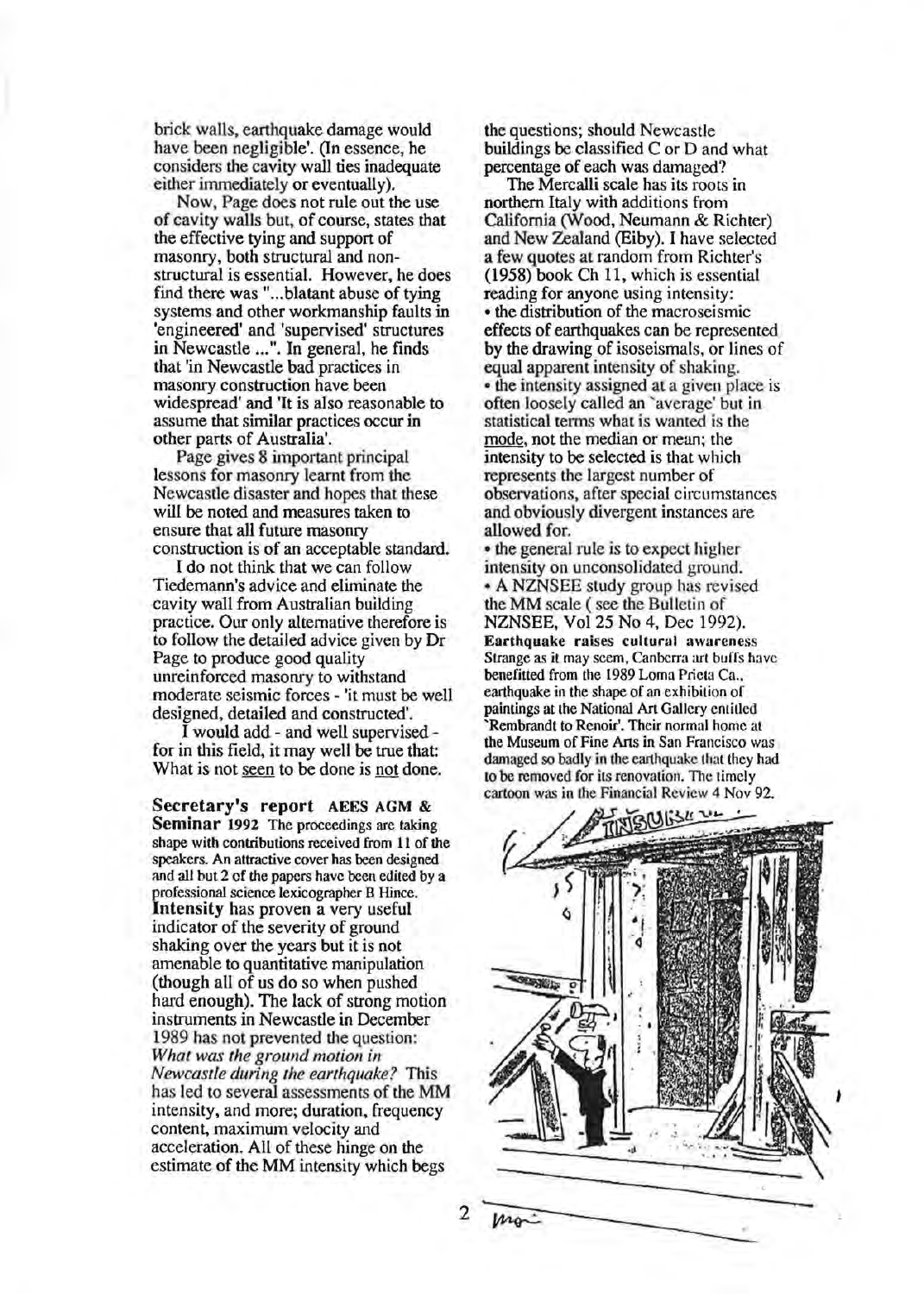#### Advertisement

• "UNCOVERING THE MYSTERIES" A PRACTITIONERS WORKSHOP ON THE 1989 NEWCASTLE EARTHOUAKE FOR AUSTRAliAN URBAN OOMMUNITIES

Three years ago, Newcastle suffered the consequences of Australia's most devastating earthquake. The Workers Club and other buildings collapsed, Newcastle citizens died or were seriously injured and many lost their livelihoods or their homes. This natural event was responsible for the greatest single insurance loss in Australia's history with socio-economic effects that are now seen to be far reaching.

Where is Newcastle at to-day? What positive lessons have been learnt during the reconstruction of the City? What are the consequences for the Australian community if such an event were to strike other highly urbanised regions?

The workshop's aim is to provide a forum for continuing "information exchange" on the potential earthquake peril for our nation. The time is now most appropriate for all practitioners to "have their say" through comment, question and exchange of ideas on such diverse topics as: \*Local Authorities and Designers, Building Planning and Legal Responsibilities \*The Engineer's Role in Response and Disaster Management

\*Geological and Soil Controls for Urban Area Development

\*What restrictions does an earthquake Code of Practice impose on building designers and what are the local authorities' responsibilities? \*Socio-Economic effects on a community, health and trauma response - who pays?

THE INTERNATIONAL CONNECTION: Professor Haresh Shah, Dean of the Faculty of Civil Engineering at Stanford University USA (on the edge of the San Andreas Fault) will discuss engineering Code requirements and controls in the Californian context and the importance of the Australian efforts to the worldwide community.

This workshop should be attended by: LOCAL AUTHORITY MEMBERS and STAFF, all DESIGNERS, ENGINEERS, ARCHITECTS, PLANNERS to both government and private sectors, EMERGENCY SERVICE workers, administrators and managers, INSURERS, INSURANCE BROKERS and LOSS ADJUSTERS LEGAL REPRESENTATIVES to Local Authorities and private citizens HEALTH and TRAUMA COUNSELLORS and all other INTERESTED persons.

WORKSHOP VENUE: The University of Newcastle, The Great Hall, NEWCASTLE DATES : Sunday 4 April (l.OOpm)- Tuesday 6 April (4.00pm) 1993

For further information contact :

Sally Brown Continuing Professional Education, The University of Queensland, Brisbane ph +61 7 365 6360 or FAX +61 7 365 7099

# NEWS ITEMS

•AGSO review There seems to be some doubt about the future of the review into the Australian Geological Survey Organisation headed by Dr Richards, due to the looming election. The current Director, Prof Rutland has announced his impending resignation to move to the CRC on Global Geodynamics- more news later.

• PCEE '91 - Proceedings are available. The 1120 page 3-set volume contains the 87 programmed papers, 3 on the 1989 Newcastle earthquake, and addresses of the keynote speakers on theme issues: Microzoning, Non-structural elements, Areas of low seismicity and reinforced concrete design. Price \$NZ150.00 incl post. from:NZNSEE, PO Box 17-268, Karori, Wellington, NZ.

• The Loma Prieta Earthquake Reconnaissance report is published as a supplement to vol 6 of the journal *Earthquake Spectra.(Ed* Lee Benuska). A video of its effects is available on loan to members of IEAust, from IEAust Canberra.

#### Recent Australian earthquakes

The following table summarising recent Australian earthquakes (ML  $\geq$  3.0) was supplied by the Australian Seismological Centre, AGSO. The Centre publishes a more detailed monthly list for subscribers and contributors. January 1993 was a very quiet month for earthquake activity in Australia, with only 3 exceeding ML 3. The Meckering earthquake was felt but caused no damage. A large earthquake occurred on a transform fault on the mid Indian Ocean rift south of Australia on 13 January. December 1992 The Flinders Ranges and Boorowa events were felt, both had two smaller aftershocks. The 3 Banda Sea earthquakes were felt in Northern Australia. The magnitude 7.0 event being widely felt across northern Australia. November 1992 The Naracoorte earthquake on 10 November was the largest of a series of events of which 3, including this one, were felt. The earthquakes near Peterborough and Apollo Bay were also felt. The Tasman sea event of 29 November occurred near a seamount with a relief of over 3000 m.

October 1992 The two largest earthquakes in October were near Temora NSW and Lake Tobin in WA near the WA/NT border. Their magnitude was ML 3.9, large enough that one person in a high rise block in Canberra reported feeling the building sway during the Temora earthquake,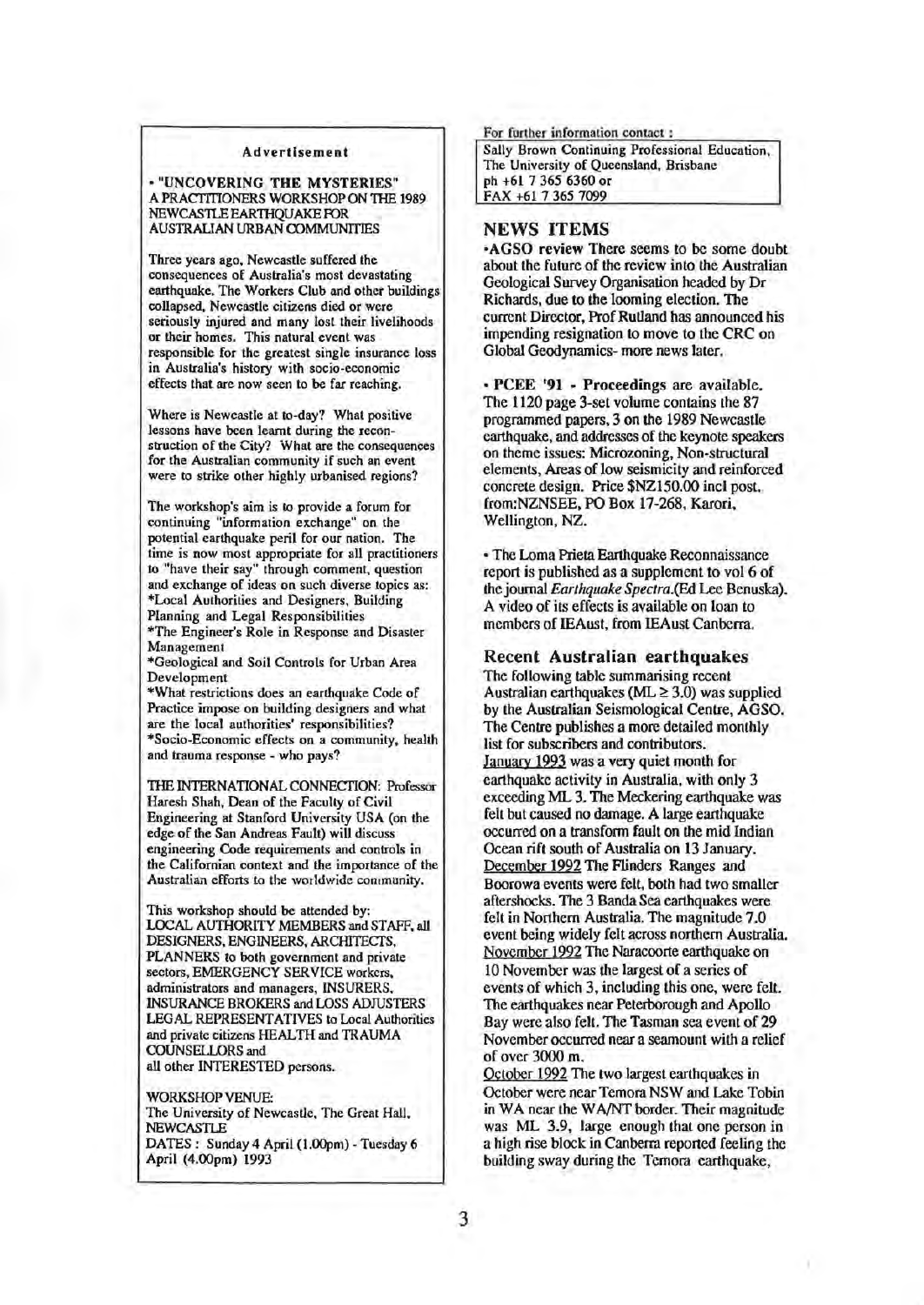but no damage was reported near the epicentre. Small aftershocks continued at Tennant Creek . September 1992 was very quiet seismically. There were no events above ML 3 in Western Australia and only 2 in the rest of Australia. Both were in the Northern Territory, one a continuation of the Tennant Creek series the other the larger ML 5.1 off the coast of Arnhem Land was widely felt in the top end of the NT. Magnitude 2.8 earthquakes on 2 & 26 September were felt respectively in the Jenolan Caves area, NSW and at Aberfeldie, Victoria.

### Earthquakes Sep 1992 - Jan 1993

| Date          | ML  | Place                      |
|---------------|-----|----------------------------|
| <b>Jan 93</b> |     |                            |
| 05            | 3.7 | Arafura Sea                |
| 20            | 3.5 | Meckering WA               |
| 28            | 3.1 | W Mt Magnet WA             |
| Dec 92        |     |                            |
| 03            | 3.2 | 36 km SE Uluru NT          |
| 03            | 3.1 | 900 km WSW of Geraldton    |
|               |     | WA                         |
| 12            | 3.5 | 9 km N Boorowa NSW         |
| 15            | 3.2 | 40 km N Hawker SA          |
| 16            | 3.2 | Mawbanna N W Tasmania      |
| 17            | 3.8 | <b>Flinders Rangers SA</b> |
| 20            | 7.0 | <b>Banda Sea</b>           |
| 22            | 5.9 | <b>Banda Sea</b>           |
| 23            | 5.9 | <b>Banda Sea</b>           |
| 29            | 4.0 | <b>Musgrave Ranges SA</b>  |
| Nov           |     |                            |
| 1             | 3.2 | Lake Eyre SA               |
| 2             | 3.2 | 123 km N Kununurra WA      |
| 4             | 3.2 | 15 km SE Peterborough SA   |
| 6             | 3.0 | <b>Simpson Desert NT</b>   |
| 8             | 3.3 | <b>Apollo Bay Vic</b>      |
| 9             | 3.4 | 244 km NNE Pt Hedland      |
|               |     | WA                         |
| 10            | 3.0 | Naracoorte SA              |
| 16            | 3.2 | 142 km NNW Halls Creek     |
|               |     | <b>WA</b>                  |
| 18            | 3.1 | <b>Tennant Creek NT</b>    |
| 29            | 2.7 | <b>Tasman Sea</b>          |
| 29            | 3.0 | 174 km SSE Nanutarra WA    |
| Oct           |     |                            |
| $\mathbf{1}$  | 3.1 | <b>Tennant Creek NT</b>    |
| 5             | 3.0 | <b>Tennant Creek NT</b>    |
| 10            | 3.0 | <b>Beltana SA</b>          |
| 11            | 3.9 | Near Temora NSW            |
| 11            | 3.0 | Tobin Lake WA              |
| 16            | 3.7 | Offshore southcoast WA     |
| 17            | 3.0 | <b>Tennant Creek NT</b>    |
| 20            | 3.0 | Musgrave Ranges SA         |
| 21            | 3.2 | North of Broome WA         |
| 22            | 3,0 | <b>Tennant Creek NT</b>    |
| 24            | 3.0 | <b>Tennant Creek NT</b>    |
| 27            | 3.8 | NNE Pt Hedland WA          |
| 31            | 3.9 | <b>Tobin Lake WA</b>       |
| Sep<br>92     |     |                            |
| 23            | 3.1 | 70km W Tennant Creek NT    |
| 30            | 5.1 | off coast Arnhem Land NT   |

COURSES & CONFERENCES

~~~~~~~~~~~~~~~~~~~~~~~~~~~~~~~~ • NZ National Society for Earthquake Engineering Technical Conference & Annual Meeting, Wairakei Resort Hotel, Taupo NZ 26-28 March 1993 nnnnnnnnnnnnnnnnnnnnnnnnnnnnnnnn • 3rd International Conference on Case Histories in Geotechnical Engineering,1-5 June 1993, St Louis, MO, USA.

• lOth International Caly Conference, University of Adelaide, SA, 18-26 July 1993. • Natural Disasters: Protecting vulnerable communities. Institution of Civil Engineers, London SW1P 3AA, UK, 13-15 Oct 1993 • First Egyptian conference on earthquake engineering. Dec 6-9, 1993, Hurghada, Egypt. Egyptian Society for earthquake engineering. • The lOth European Earthquake Engineering Conference: 28 August to 2 Sept 1994, Vienna, Austria.

• The 5th Pacific Conference on Earthquake Engineering, Australia. 1995. (Date & venue yet to be decided) (copies of flyers available from Hon Secretary)

Earthquake publications • *Earthquake tremorsfelt in the Hunter valley since white settlement* can be purchased for \$18.50 (+ \$1.50 postage) from Hunter House Publications, PO Box 536, Raymond Terrace 2324.

• The IEAust Newcastle Earthquake Study is still available at EA Books, PO Box 588, Crows Nest NSW 2065 at the reduced price of \$30.

• The Association Française du Genie Parasismique has sent AEES complimentary copies of the following 4 books which should be of great interest to members: - Recent Advances in Earthquake Engineering and Structural Dynamics (Ed V Davidovici). - Handbook of Impedance Functions by Sieffert & Cevaer. - Seismic Hazard Determination in areas with Moderate Seismicity. -Slope Stability in Seismic Areas. • A number of AGSO (BMR) Bulletins and

reports describing earthquake activity in Australia can be purchased from AGSO. The Isoseismal Atlas, parts 1 & 2, (Bulletins 214 & 222) contain maps and descriptions of 149 felt and damaging earthquakes. A third edition with another 80 odd maps is being prepared. The Australian Seismological Centre also publishes an annual report featuring the year's seismicity with summary, glossary and descriptions of the larger earthquakes. Reprints of papers on the Newcastle and other important earthquakes may still be available from the authors. A monthly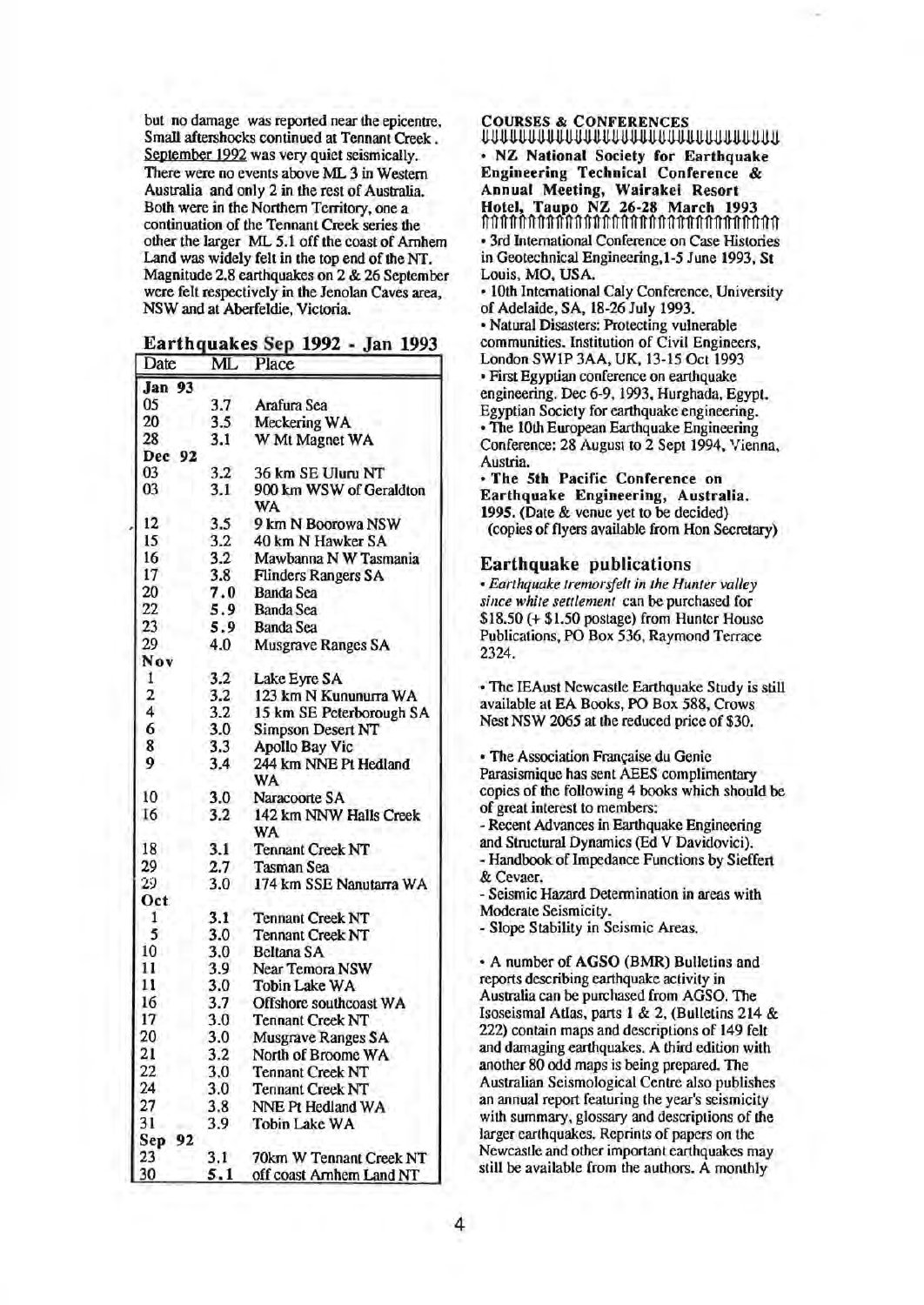summary of Australian and world-wide activity is distributed at cost to subscribers.

Next issue We will again include the Contents page of the latest volume of the journal *Earthquake Engineering and Structural Dynamics*  which is the official publication of the IAEE.

Any articles that you the members would like to submit will be gratefully accepted for review by myself (Kevin McCue at the address on title page) or Assistant Editor John Wilson at the Civil Engineering Dept, Melbourne University. (Congratulations on your recent wedding John)

Preferred mailing address

postcode ................................... .

Country ............................................... .

Telephone .................................. .

Fax .............................................. .

# \$25 annual subscription fee or new membership fee is due now for year ending 30 November 1993,

\$10 for IEAust members who nominate AEES as preferred Society

please note: could all members - please complete & return this fonn to the Treasurer at the address at header of first page for our records.

Membership renewal to 30 November 1993 or New application

Name ..................... .. .................... .

Occupation {Please circle the appropriate category)

Engineering Civil Mechanical Structural Geotechnical Geomechanics Other {specify) ...................... ..

Science Seismology Geology , Geophysics Mathematics Physics Other {specify) .................... .

IEAust Membership No {if applic)

EARTHQUAKE ENGINEERING AND STRUCTURAL DYNAMICS (Earthquake eng. struct. dyti.)

# CONTENTS

VOLUME 21, ISSUE No. 10 *October 1992* 

| Equivalent Ductility Factors, Taking into Account Low-cycle Fatigue: P. Fajfar                                         | 837 |
|------------------------------------------------------------------------------------------------------------------------|-----|
| Efficient Mode Superposition Algorithm for Selsmic Analysis of Non-linear Structures:<br>R. Villaverde and M. M. Hanna | 849 |
| A Generalization of the Timoshenko Beam Model for Coupled Vibration Analysis of                                        | 859 |
| Selsmic Analysis of the Fatih Sultan Mehmet (Second Bosporus) Suspension Bridge:                                       | 881 |
| Ambient Vibration Survey of the Fatih Sultan Mehmet (Second Bosporus) Suspension                                       | 907 |
| CONFERENCE DIARY                                                                                                       | 925 |